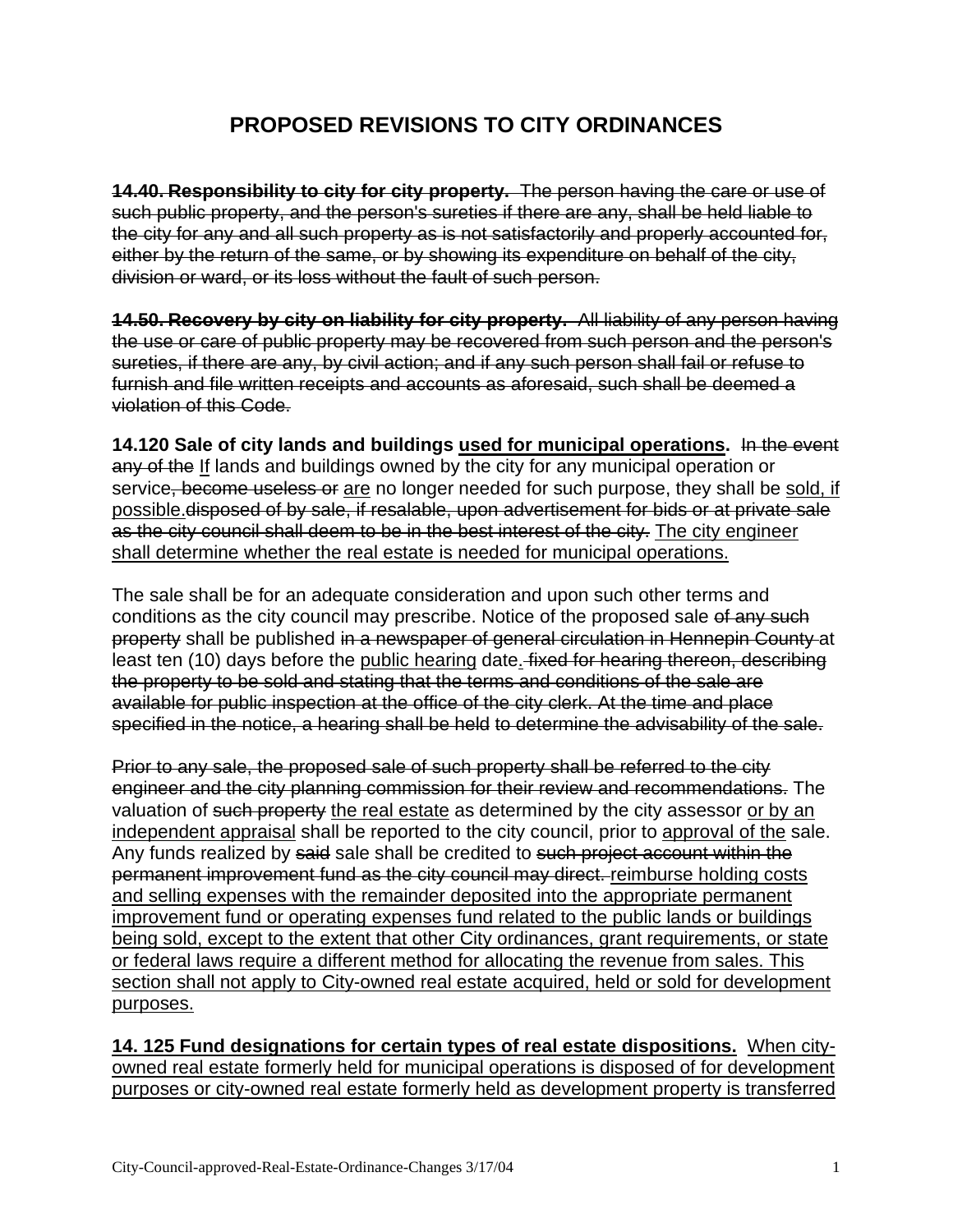for use in municipal operations, the City Council shall determine the fund allocations of net sale proceeds or interfund transfers at the time of the disposition or use approval.

**14.130. Leasing of private property.** Taxes must be paid. The city shall not, as lessee, execute any lease or contract for lease of any privately owned real property or interest therein for public use by the city or any of the boards or departments thereof, nor shall the city finance officer countersign or the city clerk attest any such lease or contract until the lessor presents receipts showing that all of the real estate taxes, including installments of special assessments due thereon, have been paid. **Sale of development property.** The director of the department of community planning and economic development shall be responsible for the disposition of city-owned real estate acquired or held for development purposes. Disposition of development property must comply with applicable state and federal laws and such policies as may be adopted from time to time by the city council.

**22.70. Control of equipment and public buildings.** The city engineer shall have full charge of and be held responsible for all construction and maintenance equipment (except that as to the police and fire department maintenance equipment the city engineer shall exercise only such control and furnish such service as the city council shall specially direct). <del>, and also of all lands and buildings owned or leased by the city</del> and maintained or operated by the departments of the city under the jurisdiction of the city council.

**22.140. Care Control of public lands and buildings used for municipal operations.** The city engineer shall control all public lands and buildings owned or leased by the city for municipal operations under the jurisdiction of the city council.The city engineer shall take such measures as the city engineer deems necessary for the proper care, maintenance and protection of  $e$ ity public lands and buildings, and to purchase such additional or replacement lands and buildings as in the judgment of the city engineer may be necessary. The city engineer shall also purchase or sell public lands and buildings subject to the Such land and building purchases shall have proper approval of the city council. All leases of public property must involve adequate consideration to reimburse the City for property expenses. The section shall not apply to purchases, sales or leases for development purposes.

**22.150. Rental of lands and buildings.** The city engineer shall not permit the use of any of the lands and buildings under the control of the city engineer by any department or board of the city or other person or persons except upon a rental basis per month or year as the city engineer may determine. Such rental basis shall be determined and calculated to be sufficient to provide the necessary cost of operation, repairing, maintaining and depreciating of said lands and buildings. The city engineer shall make vacant unused city property available to residents of the city for gardening, recreational or related uses through the issuance of short-term permits upon payment of a fee of five dollars (\$5.00) to cover the cost of issuing such permits. Such permits shall be revocable at any time upon written notice from the engineer.**Control of development property.** The director of the department of community planning and economic